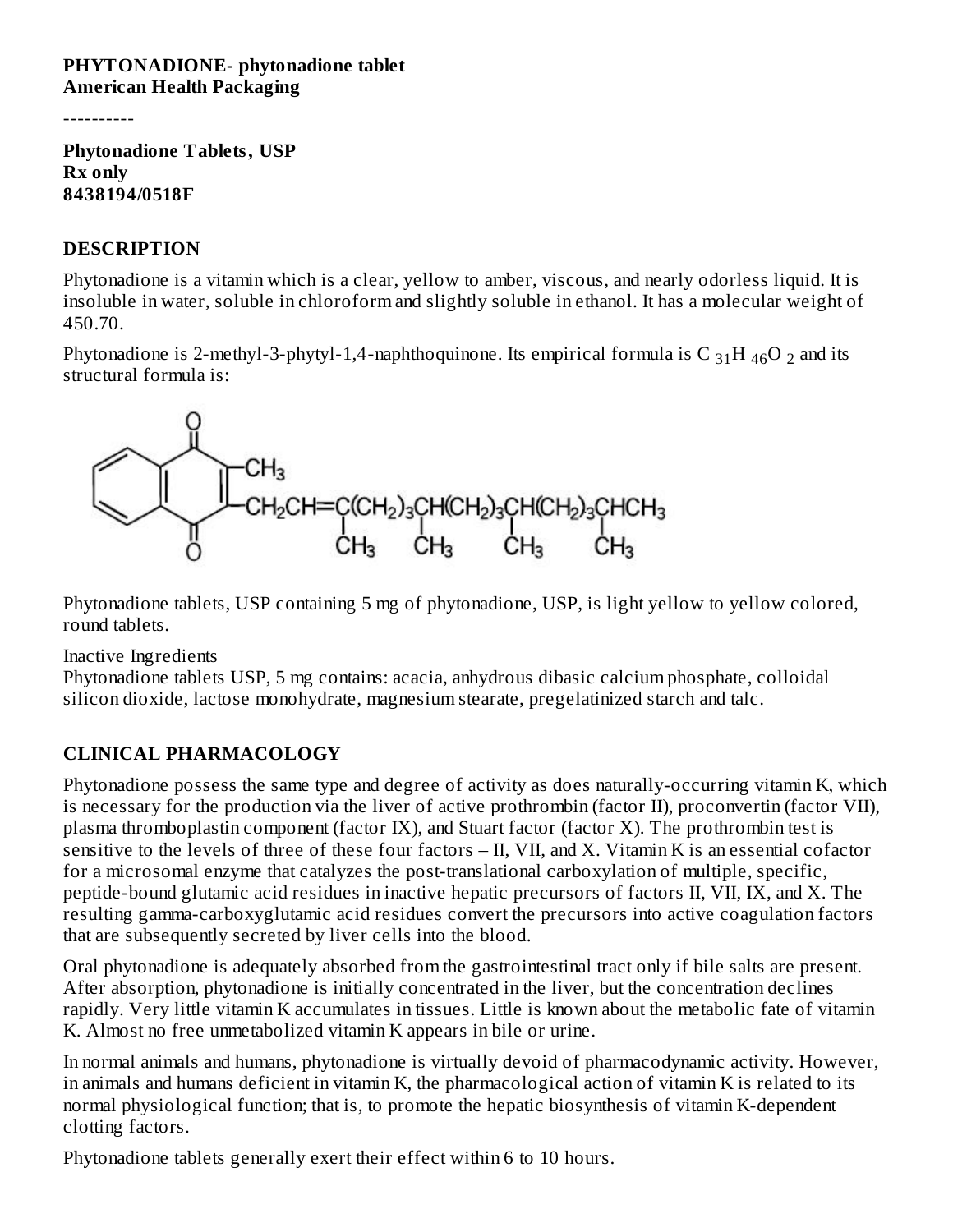#### **INDICATIONS AND USAGE**

Phytonadione tablets are indicated in the following coagulation disorders which are due to faulty formation of factors II, VII, IX and X when caused by vitamin K deficiency or interference with vitamin K activity.

Phytonadione tablets are indicated in:

- anticoagulant-induced prothrombin deficiency caused by coumarin or indanedione derivatives;
- hypoprothrombinemia secondary to antibacterial therapy;
- hypoprothrombinemia secondary to administration of salicylates;
- hypoprothrombinemia secondary to obstructive jaundice or biliary fistulas but only if bile salts are administered concurrently, since otherwise the oral vitamin K will not be absorbed.

## **CONTRAINDICATIONS**

Hypersensitivity to any component of this medication.

#### **WARNINGS**

An immediate coagulant effect should not be expected after administration of phytonadione.

Phytonadione will not counteract the anticoagulant action of heparin.

When vitamin K  $_1$  is used to correct excessive anticoagulant-induced hypoprothrombinemia, anticoagulant therapy still being indicated, the patient is again faced with the clotting hazards existing prior to starting the anticoagulant therapy. Phytonadione is not a clotting agent, but overzealous therapy with vitamin K  $_1$  may restore conditions which originally permitted thromboembolic phenomena. Dosage should be kept as low as possible, and prothrombin time should be checked regularly as clinical conditions indicate.

Repeated large doses of vitamin K are not warranted in liver disease if the response to initial use of the vitamin is unsatisfactory. Failure to respond to vitamin K may indicate a congenital coagulation defect or that the condition being treated is unresponsive to vitamin K.

## **PRECAUTIONS**

## **General**

Vitamin K  $_1$  is fairly rapidly degraded by light; therefore, always protect phytonadione from light. Store phytonadione in closed original carton until contents have been used (see also *HOW SUPPLIED, Storage*).

## **Drug Interactions**

Temporary resistance to prothrombin-depressing anticoagulants may result, especially when larger doses of phytonadione are used. If relatively large doses have been employed, it may be necessary when reinstituting anticoagulant therapy to use somewhat larger doses of the prothrombin-depressing anticoagulant, or to use one which acts on a different principle, such as heparin sodium.

## **Laboratory Tests**

Prothrombin time should be checked regularly as clinical conditions indicate.

## **Carcinogenesis, Mutagenesis, Impairment of Fertility**

Studies of carcinogenicity or impairment of fertility have not been performed with phytonadione. Phytonadione at concentrations up to 2,000 mcg/plate with or without metabolic activation, was negative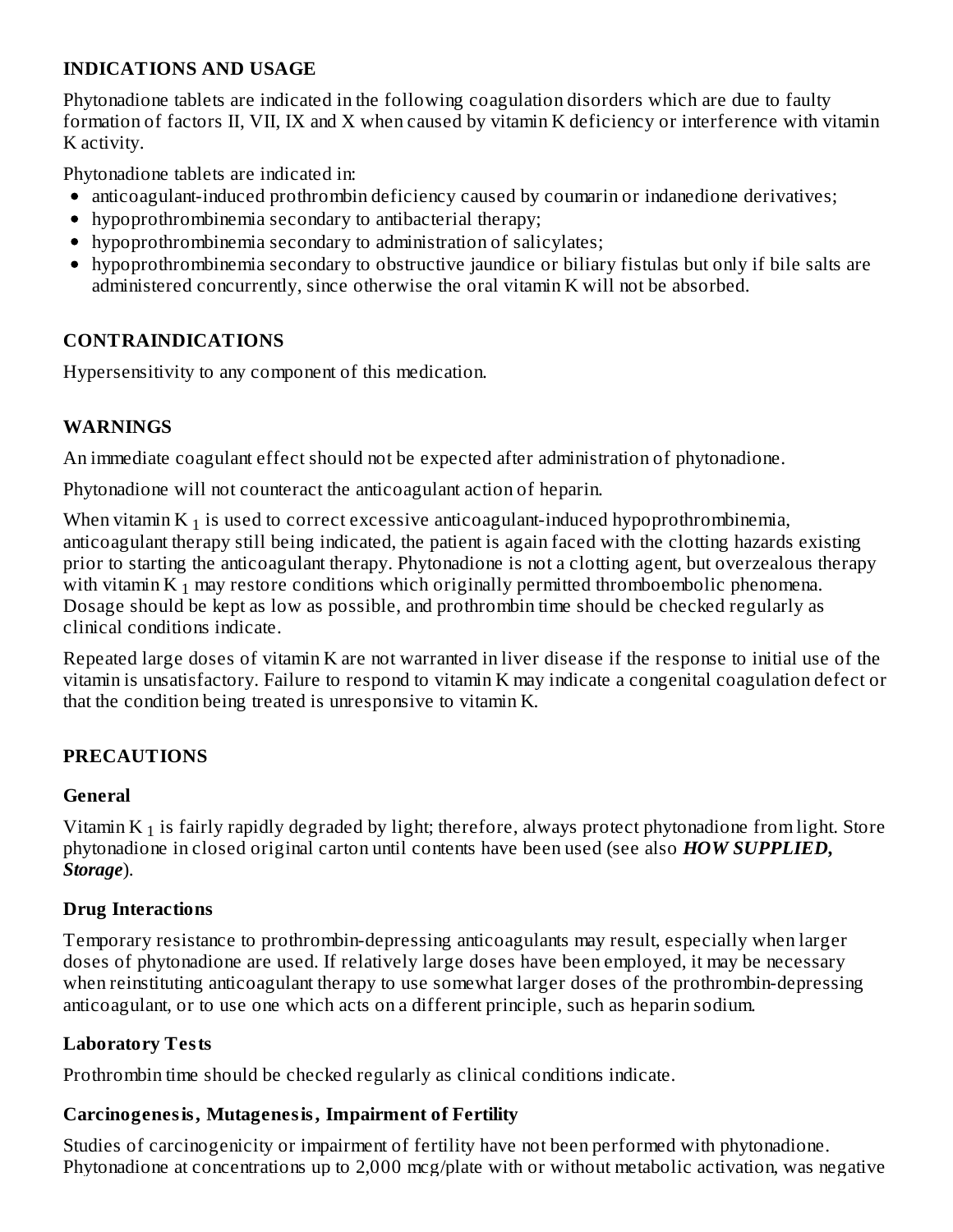in the Ames microbial mutagen test.

#### **Pregnancy**

**Pregnancy Category C:** Animal reproduction studies have not been conducted with phytonadione. It is also not known whether phytonadione can cause fetal harm when administered to a pregnant woman or can affect reproduction capacity. Phytonadione should be given to a pregnant woman only if clearly needed.

## **Pediatric Us e**

Safety and effectiveness in pediatric patients have not been established with phytonadione. Hemolysis, jaundice, and hyperbilirubinemia in newborns, particularly in premature infants, have been reported with vitamin K.

## **Nursing Mothers**

It is not known whether this drug is excreted in human milk. Because many drugs are excreted in human milk, caution should be exercised when phytonadione is administered to a nursing woman.

## **Geriatric Us e**

Clinical studies of phytonadione did not include sufficient numbers of subjects aged 65 and over to determine whether they respond differently from younger subjects. Other reported clinical experience has not identified differences in responses between the elderly and younger patients. In general, dose selection for an elderly patient should be cautious, usually starting at the low end of the dosing range, reflecting the greater frequency of decreased hepatic, renal, or cardiac function, and of concomitant disease or other drug therapy.

## **ADVERSE REACTIONS**

Severe hypersensitivity reactions, including anaphylactoid reactions and deaths have been reported following parenteral administration. The majority of these reported events occurred following intravenous administration.

Transient "flushing sensations" and "peculiar" sensations of taste have been observed with parenteral phytonadione, as well as rare instances of dizziness, rapid and weak pulse, profuse sweating, brief hypotension, dyspnea, and cyanosis.

Hyperbilirubinemia has been observed in the newborn following administration of parenteral phytonadione. This has occurred rarely and primarily with doses above those recommended.

#### **To report SUSPECTED ADVERSE REACTIONS, contact Amneal Pharmaceuticals at 1-877- 835-5472 or FDA at 1-800-FDA-1088 or www.fda.gov/medwatch.**

## **OVERDOSAGE**

The intravenous and oral LD  $_{50}$ s in the mouse are approximately 1.17 g/kg and greater than 24.18 g/kg, respectively.

## **DOSAGE AND ADMINISTRATION**

| <b>Phytonadione Tablets</b><br><b>Summary of Dosage Guidelines</b> |                                                 |  |  |  |
|--------------------------------------------------------------------|-------------------------------------------------|--|--|--|
| (See circular text for details)                                    |                                                 |  |  |  |
| <b>Adults</b><br><b>Initial Dosage</b>                             |                                                 |  |  |  |
| Anticoagulant-Induced Prothrombin Deficiency                       | $2.5$ mg to 10 mg or up to 25 mg (rarely 50 mg) |  |  |  |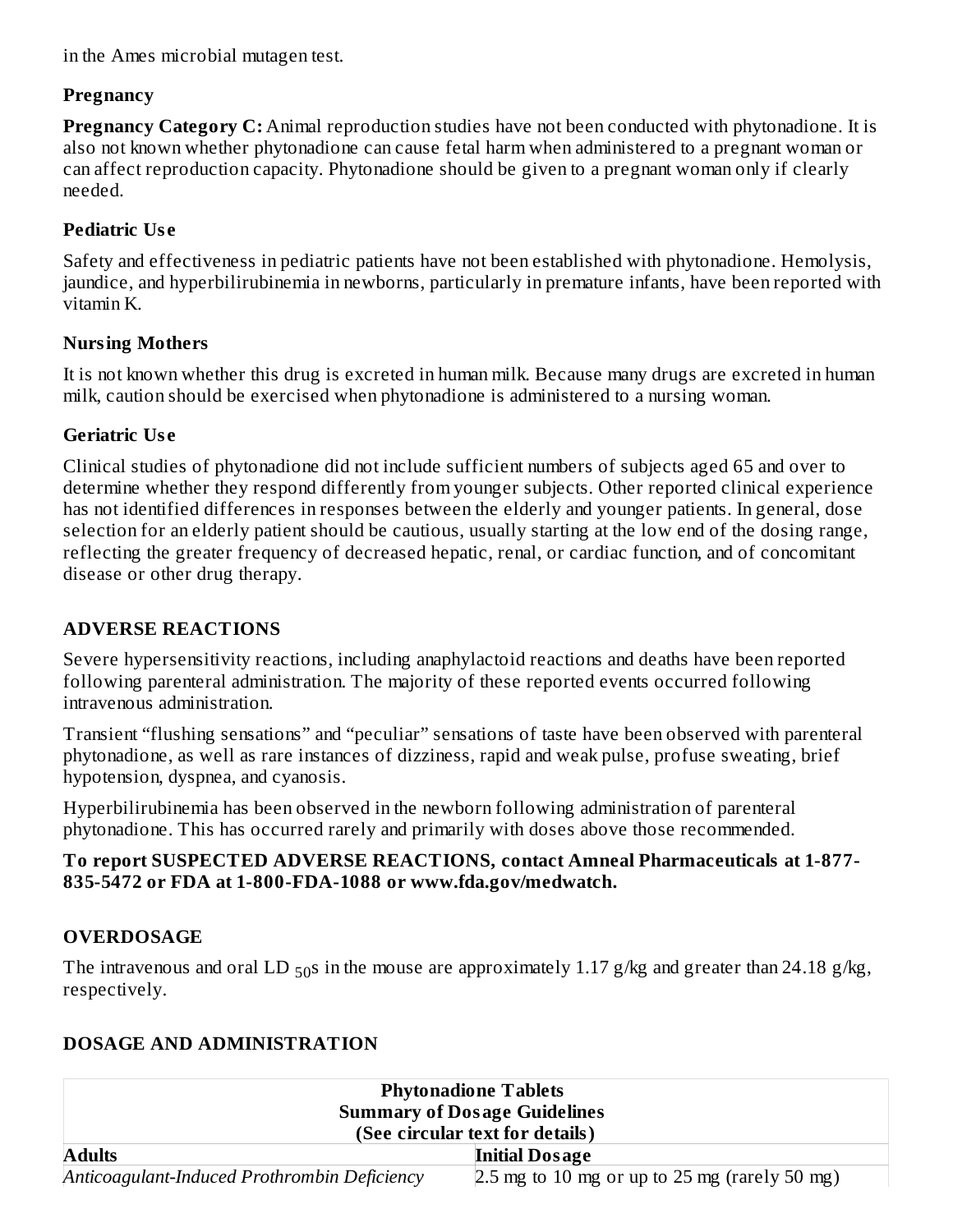| (caused by coumarin or indanedione derivatives) |                                                |
|-------------------------------------------------|------------------------------------------------|
| Hypoprothrombinemia due to other causes         | $2.5$ mg to 25 mg or more (rarely up to 50 mg) |
| (Antibiotics; Salicylates or other drugs;       |                                                |
| Factors limiting absorption or synthesis)       |                                                |

## **Anticoagulant-Induced Prothrombin Deficiency in Adults**

To correct excessively prolonged prothrombin times caused by oral anticoagulant therapy – 2.5 to 10 mg or up to 25 mg initially is recommended. In rare instances 50 mg may be required. Frequency and amount of subsequent doses should be determined by prothrombin time response or clinical condition (see **WARNINGS**). If, in 12 to 48 hours after oral administration, the prothrombin time has not been shortened satisfactorily, the dose should be repeated.

#### **Hypoprothrombinemia Due to Other Caus es in Adults**

If possible, discontinuation or reduction of the dosage of drugs interfering with coagulation mechanisms (such as salicylates, antibiotics) is suggested as an alternative to administering concurrent phytonadione tablets. The severity of the coagulation disorder should determine whether the immediate administration of phytonadione tablets is required in addition to discontinuation or reduction of interfering drugs.

A dosage of 2.5 to 25 mg or more (rarely up to 50 mg) is recommended, the amount and route of administration depending upon the severity of the condition and response obtained.

The oral route should be avoided when the clinical disorder would prevent proper absorption. Bile salts must be given with the tablets when the endogenous supply of bile to the gastrointestinal tract is deficient.

## **HOW SUPPLIED**

Phytonadione tablets USP, **5 mg** are supplied as light yellow to yellow colored, round, scored tablets, debossed with "AA" and "05" on either side of scoring and plain on the other side. They are available as follows: Unit dose packages of 20 (2 x 10) NDC 60687-381-94

#### *Storage:*

Store at 20° to 25°C (68° to 77°F); excursions permitted between 15° to 30°C (59° to 86°F) [see **USP Controlled Room Temperature].**

**FOR YOUR PROTECTION:** Do not use if blister is torn or broken.

**Always protect phytonadione tablets, USP from light. (**see *PRECAUTIONS, General***).**

## **PACKAGING INFORMATION**

American Health Packaging unit dose blisters (see How Supplied section) contain drug product from Amneal Pharmaceuticals LLC as follows: (5 mg / 20 UD) NDC 60687-381-94 packaged from NDC 69238-1051

Distributed by: **American Health Packaging** Columbus, OH 43217

**8438194/0518F**

**Package/Label Display Panel – Carton – 5 mg**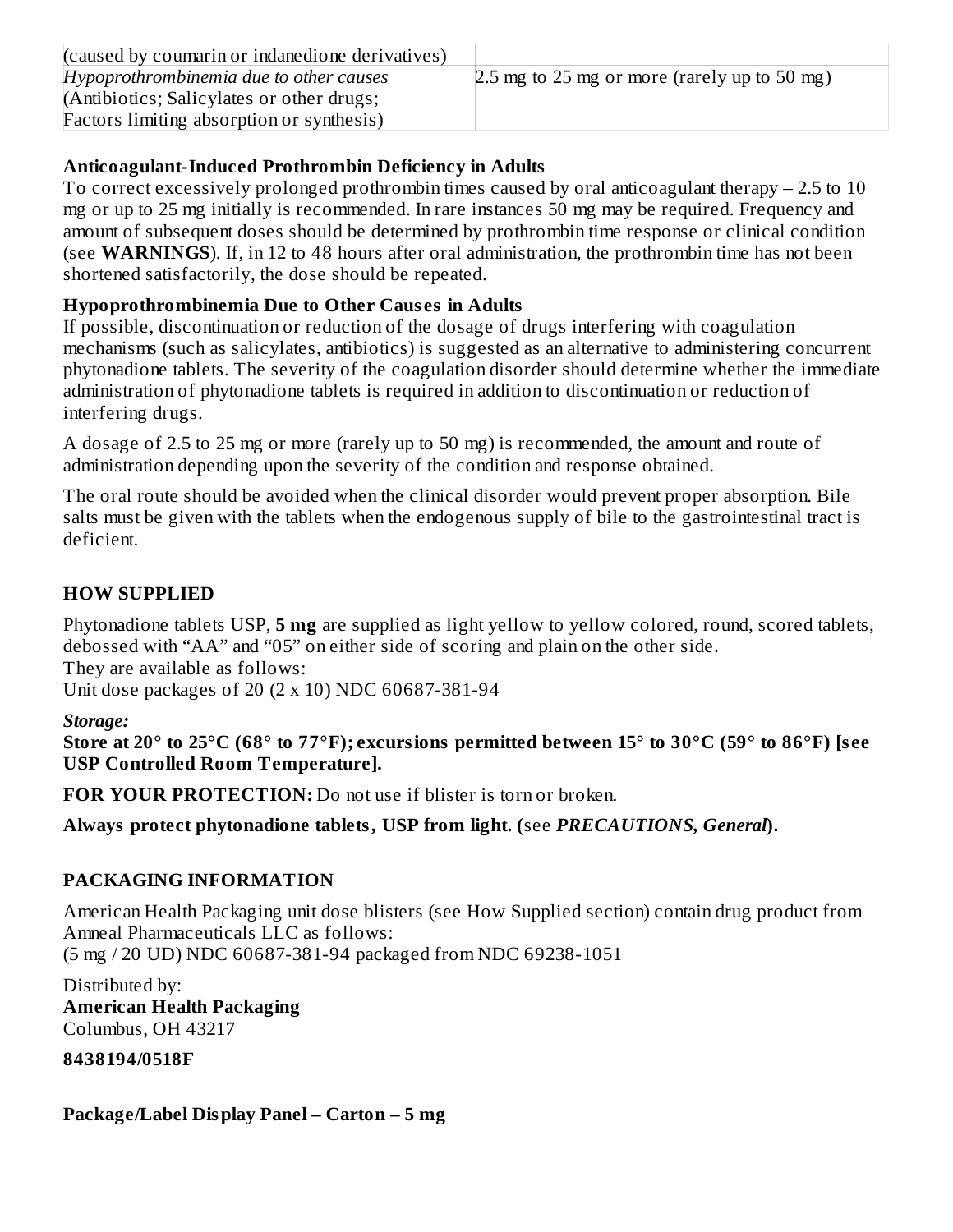

#### NDC 60687- **381**-94

**Phytonadione**

Tablets, USP

**5 mg**

**20 Tablets (2 x 10) Rx Only**

#### **Each Tablet Contains:**

Phytonadione, USP................................................... 5 mg

**Usual Adult Dosage:** See package insert for full prescribing information.

**Store** at 20° to 25°C (68° to 77°F); excursions permitted between 15° to 30°C (59° to 86°F) [see USP Controlled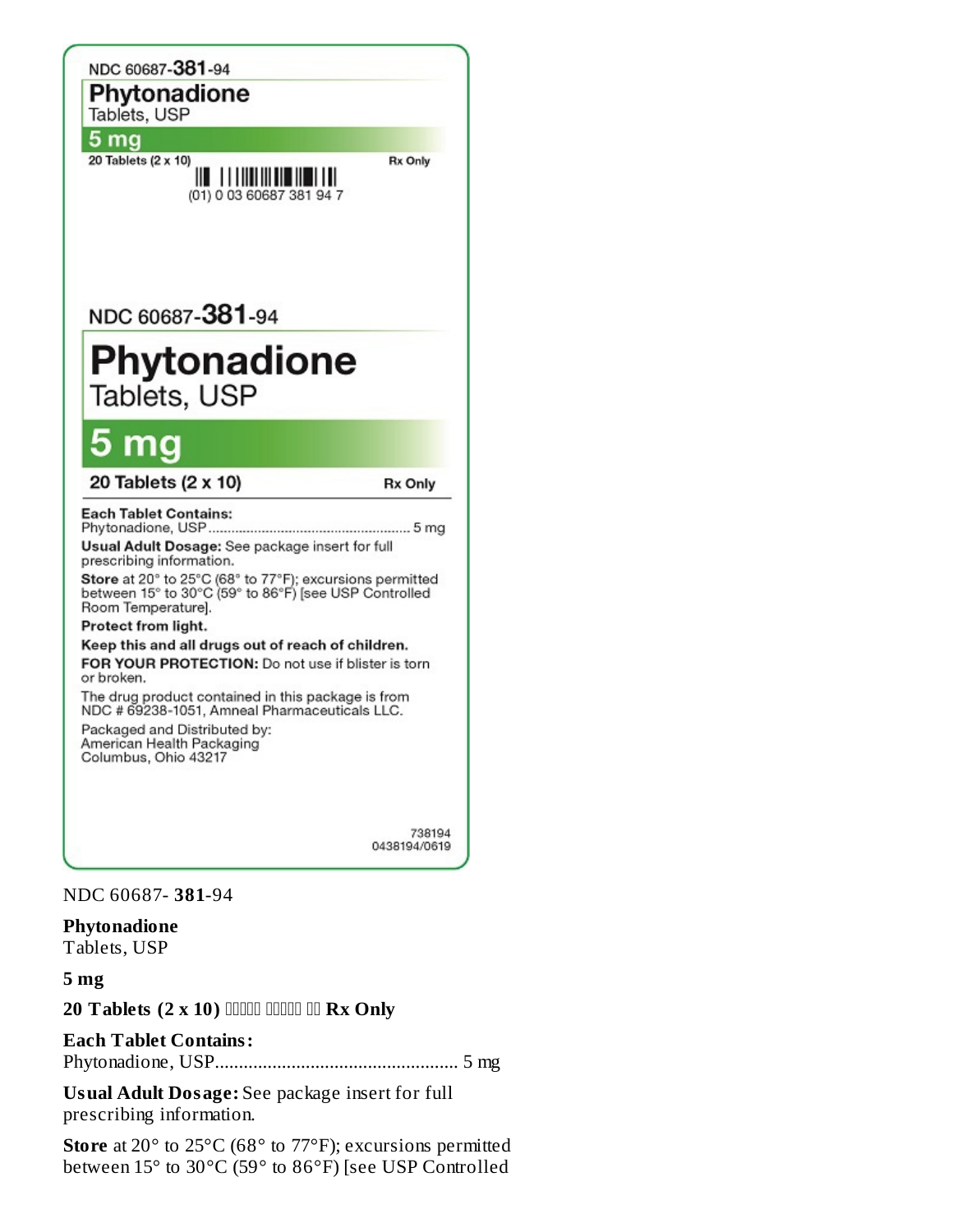Room Temperature].

**Protect from light.**

**Keep this and all drugs out of reach of children.**

**FOR YOUR PROTECTION**: Do not use if blister is torn or broken.

The drug product contained in this package is from NDC # 69238-1051, Amneal Pharmaceuticals LLC.

Packaged and Distributed by: American Health Packaging Columbus, Ohio 43217

738194 0438194/0619

## **Package/Label Display Panel – Blister – 5 mg**



Phytonadione Tablet, USP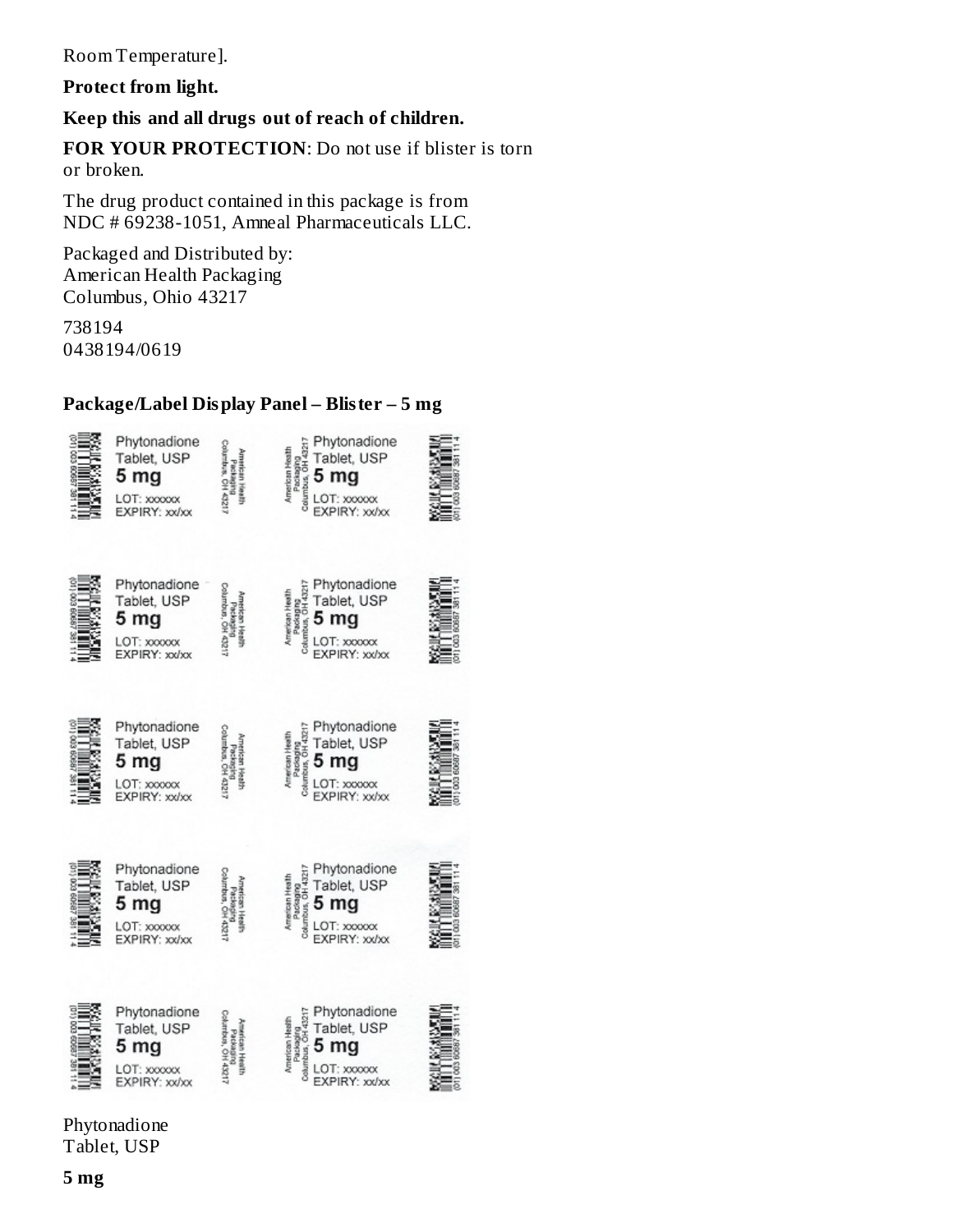# **PHYTONADIONE**

phytonadione tablet

| <b>Product Information</b>                         |                                    |                                                                           |  |              |                     |  |                                                  |
|----------------------------------------------------|------------------------------------|---------------------------------------------------------------------------|--|--------------|---------------------|--|--------------------------------------------------|
| Product Type                                       |                                    | HUMAN PRESCRIPTION DRUG                                                   |  |              |                     |  | Item Code (Source) NDC:60687-381(NDC:69238-1051) |
| <b>Route of Administration</b>                     |                                    | ORAL                                                                      |  |              |                     |  |                                                  |
|                                                    |                                    |                                                                           |  |              |                     |  |                                                  |
| <b>Active Ingredient/Active Moiety</b>             |                                    |                                                                           |  |              |                     |  |                                                  |
| <b>Ingredient Name</b><br><b>Basis of Strength</b> |                                    |                                                                           |  |              | Strength            |  |                                                  |
|                                                    |                                    | PHYTONADIONE (UNII: A034SE7857) (PHYTONADIONE - UNII:A034SE7857)          |  |              | <b>PHYTONADIONE</b> |  | 5 <sub>mg</sub>                                  |
|                                                    |                                    |                                                                           |  |              |                     |  |                                                  |
| <b>Inactive Ingredients</b>                        |                                    |                                                                           |  |              |                     |  |                                                  |
|                                                    | Strength<br><b>Ingredient Name</b> |                                                                           |  |              |                     |  |                                                  |
| ACACIELLA ANGUSTISSIMA BARK (UNII: ID3K20OAXF)     |                                    |                                                                           |  |              |                     |  |                                                  |
|                                                    |                                    | ANHYDROUS DIBASIC CALCIUM PHOSPHATE (UNII: L11K75P92J)                    |  |              |                     |  |                                                  |
| <b>SILICON DIO XIDE (UNII: ETJ7Z6 XBU4)</b>        |                                    |                                                                           |  |              |                     |  |                                                  |
| LACTOSE MONOHYDRATE (UNII: EWQ57Q8I5X)             |                                    |                                                                           |  |              |                     |  |                                                  |
| MAGNESIUM STEARATE (UNII: 70097M6I30)              |                                    |                                                                           |  |              |                     |  |                                                  |
| STARCH, CORN (UNII: O8232NY3SJ)                    |                                    |                                                                           |  |              |                     |  |                                                  |
| TALC (UNII: 7SEV7J4R1U)                            |                                    |                                                                           |  |              |                     |  |                                                  |
|                                                    |                                    |                                                                           |  |              |                     |  |                                                  |
| <b>Product Characteristics</b>                     |                                    |                                                                           |  |              |                     |  |                                                  |
| Color                                              | yellow (Light yellow to yellow)    |                                                                           |  | <b>Score</b> |                     |  | 2 pieces                                         |
| <b>Shape</b>                                       | <b>ROUND</b>                       |                                                                           |  | <b>Size</b>  |                     |  | 6mm                                              |
| Flavor                                             |                                    | $AA$ ;05<br><b>Imprint Code</b>                                           |  |              |                     |  |                                                  |
| Contains                                           |                                    |                                                                           |  |              |                     |  |                                                  |
|                                                    |                                    |                                                                           |  |              |                     |  |                                                  |
| Packaging                                          |                                    |                                                                           |  |              |                     |  |                                                  |
| <b>Item Code</b><br>#                              |                                    | <b>Package Description</b>                                                |  |              |                     |  | Marketing Start Date Marketing End Date          |
| 1 NDC:60687-381-94 20 in 1 BOX, UNIT-DOSE          |                                    |                                                                           |  | 06/21/2018   |                     |  |                                                  |
|                                                    |                                    | 1 NDC:60687-381-11 1 in 1 BLISTER PACK; Type 0: Not a Combination Product |  |              |                     |  |                                                  |
|                                                    |                                    |                                                                           |  |              |                     |  |                                                  |